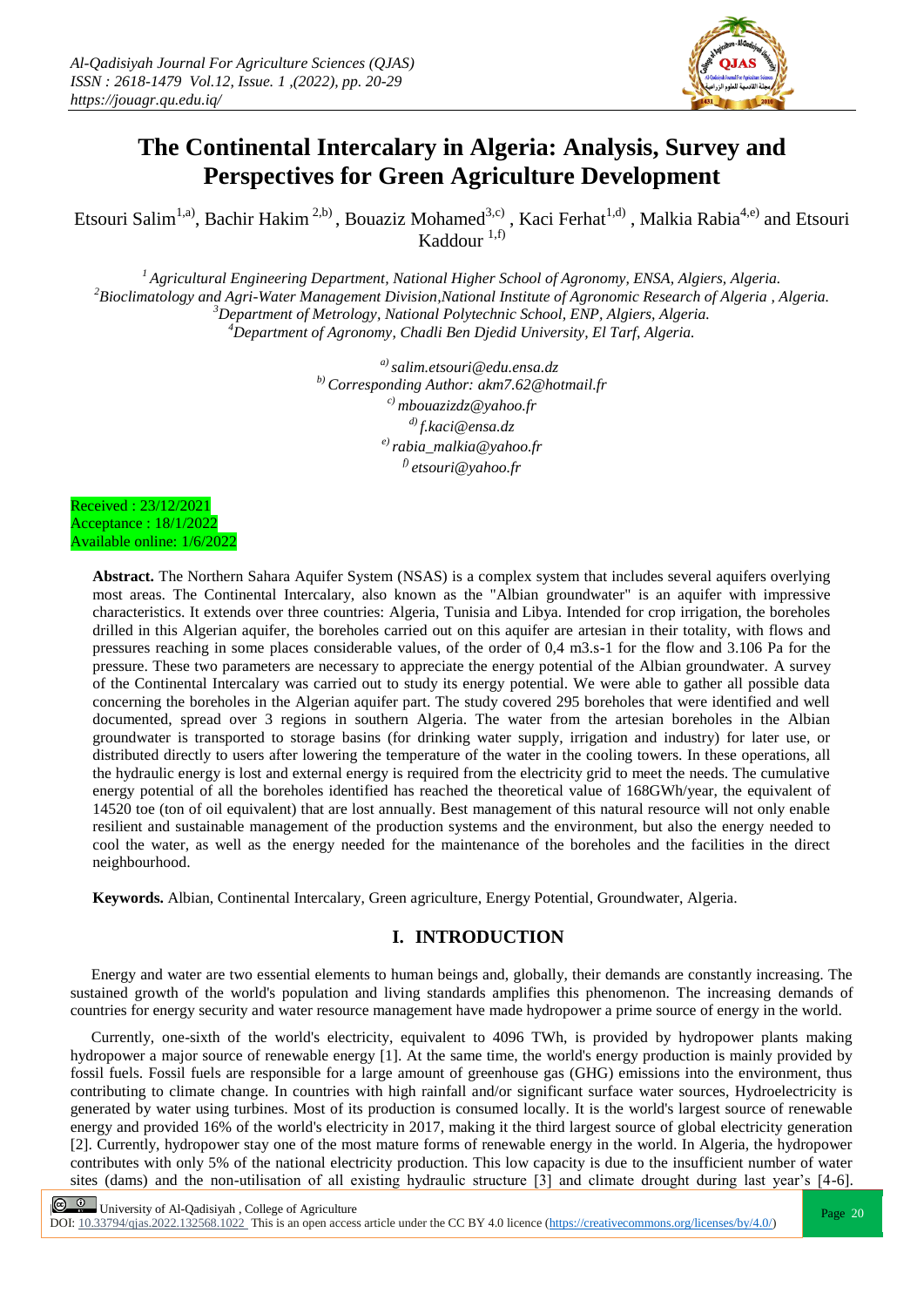

Unfortunately, Algeria abandoned hydropower around the end of 2014. The decision to give up dam's electricity production was motivated by the fact that the level of hydropower production remains " meaningless" and considered as very low contribution to Algeria's energy balance [7].

One of the future solutions for hydropower lies in small hydropower which can contributes with 2% of the world's energy production [8]. The reduction of fossil fuel reserves has encouraged energy production from renewable sources and, at the same time, has promoted the development of technologies to limit electricity consumption [9]. The Continental Intercalary (CI) aquifer, known as the Albian aquifer, is highly coveted for its water as a widely mobilised resource in the Northern Sahara. The geothermal energy of the Intercalary Continental has been the subject of several studies [10-13]. It was a means to study the different possibilities of exploitation of this energy in all fields, including agricultural. However, the hydraulic energy of this groundwater has never been studied and its potential has never been quantified. On the other hand, recent studies [14,15] have mentioned the considerable hydraulic energy released by the Albian aquifer. Unfortunately, this potential is very quickly lost by dissipation in basins after passing through cooling devices [16]. The water from these Albian boreholes is therefore not used to its full value.

The principle of hydroelectricity generation is well known in the scientific literature [17,18]. However, it is necessary to use conventional turbine generators with specific characteristics in order to adapt them to the albian boreholes. Small hydroelectric power plants seem to be the solution. The nature of the energy and the type of hydropower available determine the type of small hydroelectric power plants to be provided for the same facility. As the albian borehole has nothing in common with dams or run-of-river flows, it requires equipment and facilities adapted to its characteristics.

The valorisation of the hydraulic energy potential of the Albian aquifer can only be done by the integration of devices such as hydropower turbines. This will allow the soft exploitation of the hydroelectric energy of the CI groundwater especially in agricultural areas where there is no electricity supply.

Considered a first in the region, a study of different boreholes in the Albian was carried out, taking into account the different aspects related to their construction, location and operation, in order to understand the distribution of the energy potential of the Albian aquifer. This approach will not only allow researchers to better understand the mechanisms and approaches used, but will also allow decision-makers to move towards green energy for sustainable development of the most disadvantaged sectors

## **II. THE CONTINENTAL INTERCALARY, PART OF THE NORTHERN SAHARA AQUIFER SYSTEM**

The Northern Sahara Aquifer System (NSAS), shared between Algeria, Libya and Tunisia, contains very considerable quantities of water with very low renewability [19,20]. Over the last thirty years, the exploitation of NSAS water by drilling has increased from 0.6 to 2.5 billion  $m^3$  per year [21]. These formations are poorly supplied: about 1 billion  $m^3$  per year in total, infiltrated mainly in the foothills of the Saharan Atlas in Algeria, as well as on the Dahar and Jebel Nefoussa in Tunisia and Libya [22,23]. However, the study conducted by [], shows that the supply of these formations is very satisfactory, to the point of describing them as a renewable source. The NSAS occupies an area of more than one million km<sup>2</sup> in the western part of North Africa: with about 700,000 km<sup>2</sup> in Algeria (fig. 1), 80,000 km<sup>2</sup> in Tunisia and 250,000 km<sup>2</sup> in Libya.



**FIGURE 1.** Distribution of Continental Intercalary in Algeria [15].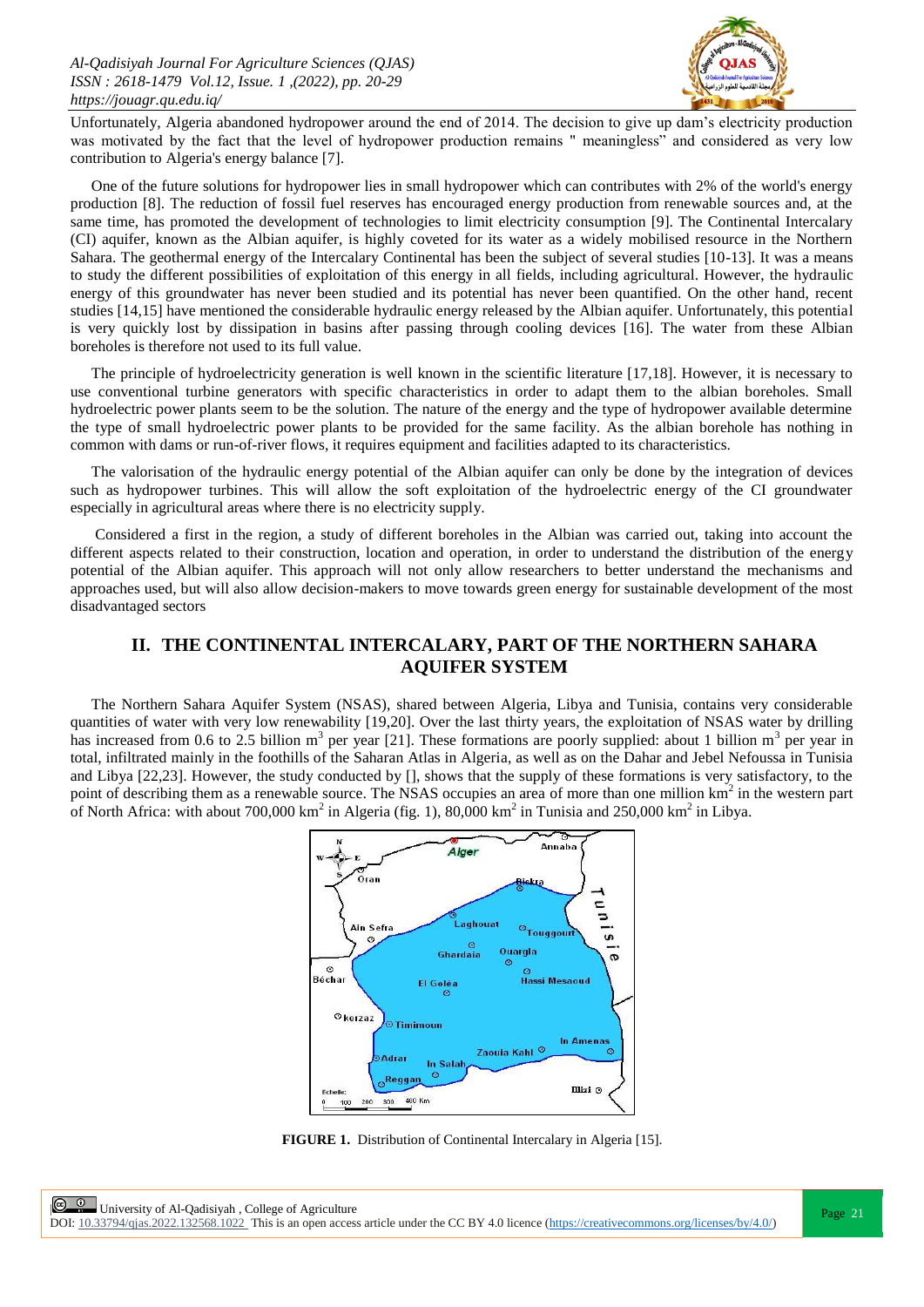

The horizontal structure of the CI presents it in three sub-basins from West to East: the Western, the Central and the Eastern Basin. The vertical structure (fig. 2), presents it as a large multi-layered sedimentary entity [24,25].



**FIGURE 2.** Longitudinal section of the Continental Intercalary [21].

The Algerian Sahara has an average geothermal gradient of around 4°C per 100 m. In the northern part of the Sahara, the average geothermal gradient is  $3^{\circ}$ C per 100 m. The temperature of the groundwater varies between 25 and 70 $^{\circ}$ C, with an estimated average level of salinity between 0.5 and 6 g.l<sup>-1</sup> [13].

The Continental Intercalary (CI) is a deep reservoir in the Northern Sahara, with a depth to roof between 20 and 2000m, consisting of truly continental clastic (clay-sandstone) deposits that form a more or less homogeneous reservoir filled with fresh water. The Continental Intercalary aquifer has been exploited in the Algerian Lower Sahara since 1954 [26].

The volume of water contained in the CI is considerable. It can be estimated at 35,000 billion cubic metres, with an average supply of approximately 270 Hm<sup>3</sup> per year and a flow rate between 0.05 to 0.4 m<sup>3</sup>.s<sup>-1</sup> [15]. These characteristics, put together, inform us on the immensity of this groundwater as well as on the potentialities of the latter from the regional, environmental and energetic strategy perspective.

## **III. METHODOLOGY**

The survey was conducted on the boreholes of the Continental Intercalary in the Algerian territory. The data were collected from several organisations. We can mention as an example: ANRH-Alger (National Water Resources Agency), ANRH-Ouargla, ANRH-Touggourt, CRSTRA (Scientific and Technical Research Centre on Arid Regions), ONID-Alger (National Irrigation and Drainage Office), ONID-Ouargla, ONID-Touggourt, ABHS-Ouargla (Sahara River Basin Agency). We were able to synthesise all these data from the various organisations consulted. The parameters collected are multiple:

Identification and location parameters: including the borehole name and reference number, which change depending on the agency. Also includes the Wilaya, region and commune where the well is located.

- Borehole type and completion parameters: including aquifer and groundwater type, completion date and current status of the borehole.

- Geolocation parameters: including the geographical coordinates of the borehole
- (altitude, latitude and longitude).
- Energy parameters: including the exploitable flow rate, pressure and temperature of the borehole.
- Other parameters: including dry tailings rate and water use from the borehole.

The main objective of this survey is to collect as much data as possible on the boreholes of the Continental Intercalary and to synthesise the data in a comprehensible and easily manipulated form. We focused on parameters that can give an idea of the energy potential, such as pressure, flow rate and temperature. Among the boreholes that we were able to identify, a significant number do not have geolocation or energy data; this led us to exclude them from the beginning of our study. The remaining boreholes were considered.

The processing of the raw data obtained from the survey shows 192 boreholes still in operation. We highlighted all the boreholes with flow data, which are 147. After placing the boreholes on the map of Algeria, we were faced with the necessity of removing 14 boreholes from the region of El Borma in the extreme east of the Wilaya of Ouargla, which were considered to be very far away geographically and could constitute outliers that could compromise the analysis.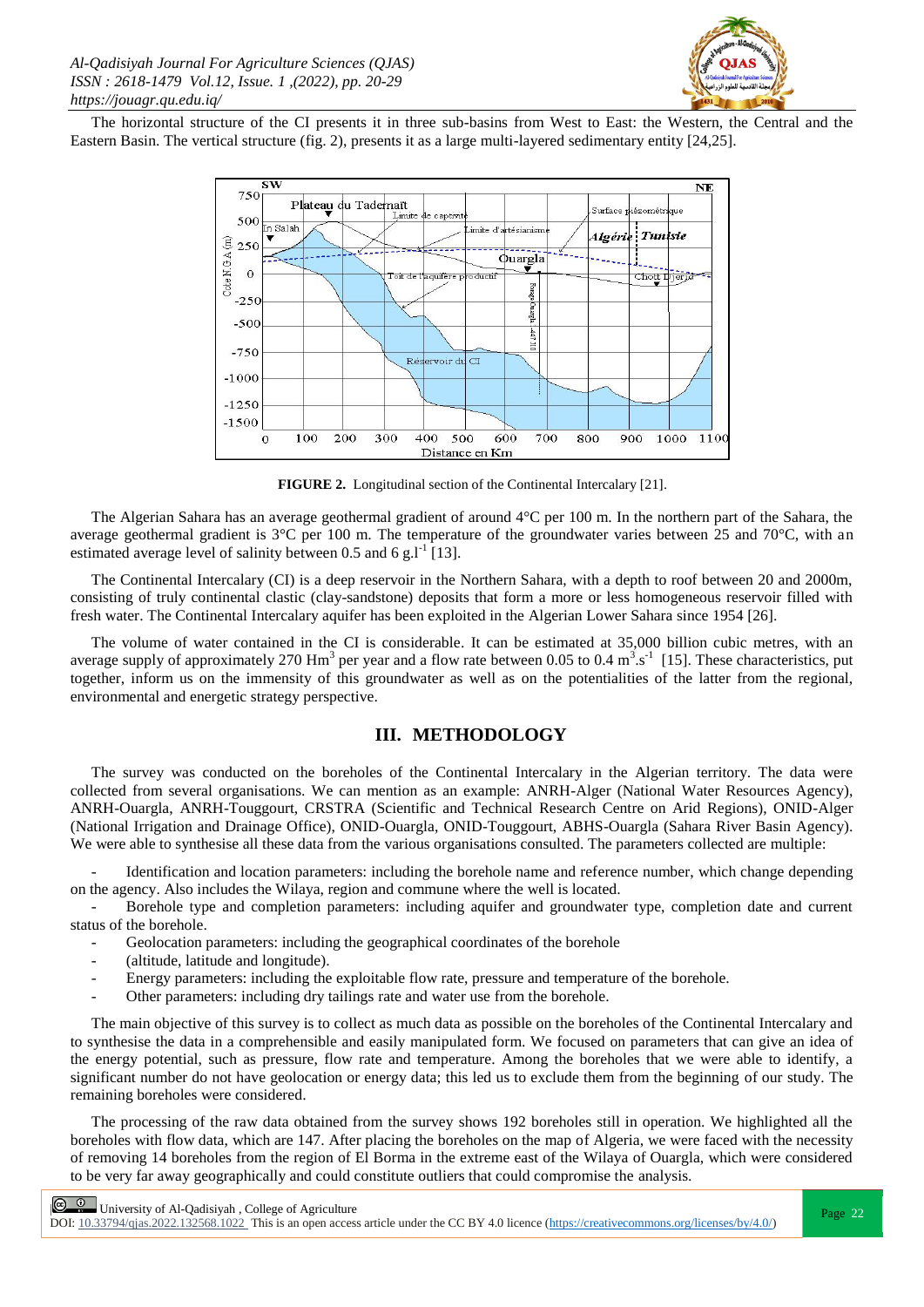

The Continental Intercalary groundwater has a high-energy potential. Two parameters are sufficient to obtain the exploitable energy potential translated by the useful driving power of a pump: the exploitable or turbinable flow and the pressure. The exploitable flow rate is the quantity of water arriving at the inlet of the turbine-generating unit.

This flow rate is equal to the exploitable flow rate of the borehole itself, which is measured in the field by the concerned services and organisations. Once the values of the flow rate and pressure have been obtained (measured in the field or obtained by estimation/calculation), it is possible to define the exploitable potential by the relationship derived from the fundamental power equation. The exploitable potential or the power developed is expressed as follow in equation (1):

$$
P_{\rm exp} = p_r \cdot Q_t \tag{1}
$$

With: P<sub>exp</sub>: power in W. Pr: pressure in Pascal.  $Q_t$ : exploitable/turbinable flow  $(m^3.s^{-1})$ 

### **IV. RESULTS AND DISCUSSION**

The analysis of the data collected through the survey revealed several results. The parameters "flow rate" and "pressure" are represented by only 50% of all boreholes and the parameter "temperature" by only 6% for a total of 295 boreholes as shown in fig. 3. However, as these three parameters represent the energy component of the boreholes, only those in operation should be considered. These percentages will therefore become 77% for flow, 77% for pressure and 10% for temperature, for a total of 192 boreholes currently in operation (fig. 3).

After grouping the data relating to the general state of the boreholes, we were able to classify them into two categories: "exploited boreholes" and "non-functional boreholes", with 65% and 35% of the total number respectively. Non-functional boreholes represent boreholes that are not operated, abandoned, blocked, stopped, closed or not found in the field (fig. 4).



**FIGURE 3.** Number of boreholes by parameter and type of borehole.



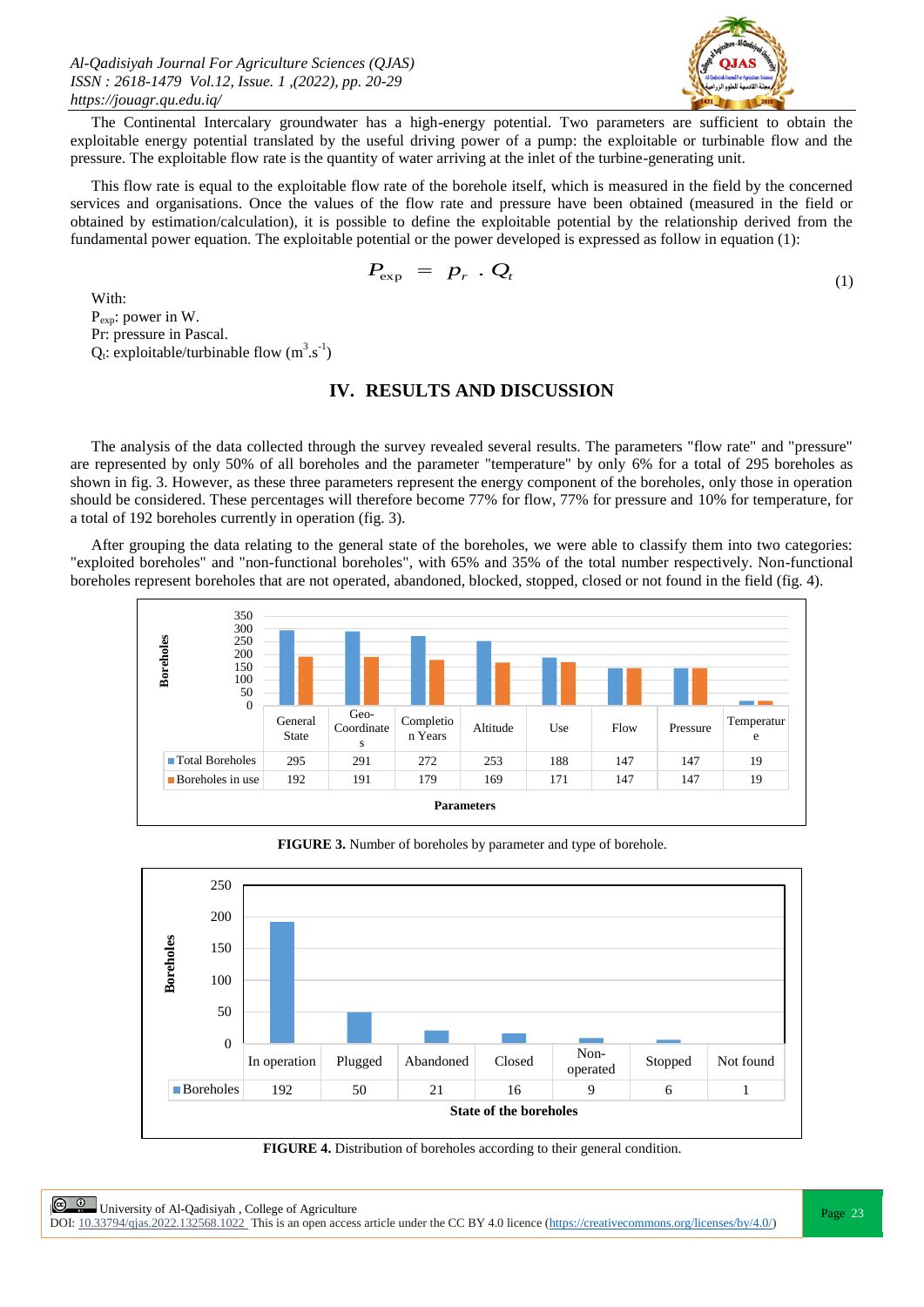

We tried to find a link between the "state of the boreholes" and the "date of their completion" for all boreholes. After statistical analysis, we conclude that there is no significant correlation between these two variables. Indeed, none of the pairs of variables shown on the Pearson correlations table has probability values below 0.05, indicating a correlation coefficient not significantly different from 0 at the 95% confidence level (table 1).

**TABLE 1.** Presentation of the correlations through multiple regression, between age of completion and drilling status (C:Correlation ; S : Sample Size ; P : Probability).

|               | Year      | <b>Status</b> |
|---------------|-----------|---------------|
| Year          |           | C: 0,0550     |
|               |           | S: (272)      |
|               |           | P:0,3663      |
| <b>Status</b> | C: 0,0550 |               |
|               | S: (272)  |               |
|               | P: 0,3663 |               |
|               |           |               |

We noted that several boreholes are more than 40 years old and are still in operation. On the other hand, there are some very recent boreholes that are not operational. The reasons for this phenomenon are therefore not natural but probably follow a political logic or other measures linked to the socio-economic aspect, such as: strategic drilling, temporary drilling, change of use of neighbouring land, relocation of people, new agricultural decisions, etc. As temperature data are very scarce, we focused on flow rate and pressure corresponding to the data that can be used when calculating or estimating the hydraulic energy of CI boreholes. In this context, the number of boreholes with the "pressure and flow rate" data pair is 147, corresponding to 50% of the total number of boreholes surveyed, which remains low. It should be noted that only 18 boreholes have all the energy data (pressure, flow and temperature), representing 9% of the boreholes currently in operation. This lack of flow, pressure and temperature data disadvantages the study of the energy potential of CI boreholes. It is obvious that the operators directly and indirectly responsible for the boreholes were satisfied with listing the boreholes and recording only the information judged to have priority, such as the general state of the boreholes, their location and eventually the flow rate. The result of the survey in terms of "water use" is presented in figure 5. More than 10% of the wells in operation are for "undefined use". The industrial sector accounts for 43% of the boreholes in operation, which is still very important, followed by irrigation with 28% currently in operation against only 11% for drinking water supply.



**FIGURE 5.** Use of groundwater from the CI.

The low share dedicated to water supply is not an indicator in itself, given that there are other aquifers such as the Terminal Complex which is often used for this purpose, thus compensating for the shortfall in this category. The boreholes intended for industry are all located in the wilaya of Ouargla, with its various industrial zones, the most important is Hassi Messaoud, which accounts for more than 57% of these boreholes. The regions most represented by agricultural use are located in the North-East of the CI aquifer (El-Meghaïer, Djamaa, M'rara and N'Goussa).

The dominance of boreholes dedicated to irrigation in this region goes hand in hand with the Algerian policy of agricultural development of the Saharan zones. Indeed, the programmes launched in this respect have been accompanied by the drilling of boreholes for irrigation [15].

Irrigation is most often accompanied by an increase in the supply of drinking water due to the displacement of populations to these areas. This is reflected in the drilling of boreholes for drinking water in the agglomerations. Dual-use boreholes (representing 7%) are relatively old (before 1989); they were made to support small population with modest agricultural requirements (fig. 5). The most of the identified boreholes are distributed between the wilaya of Ouargla and the wilaya of El Oued with 79% and 11% respectively (fig. 6), followed by the wilaya of Touggourt with 5%. The rest of the boreholes (17%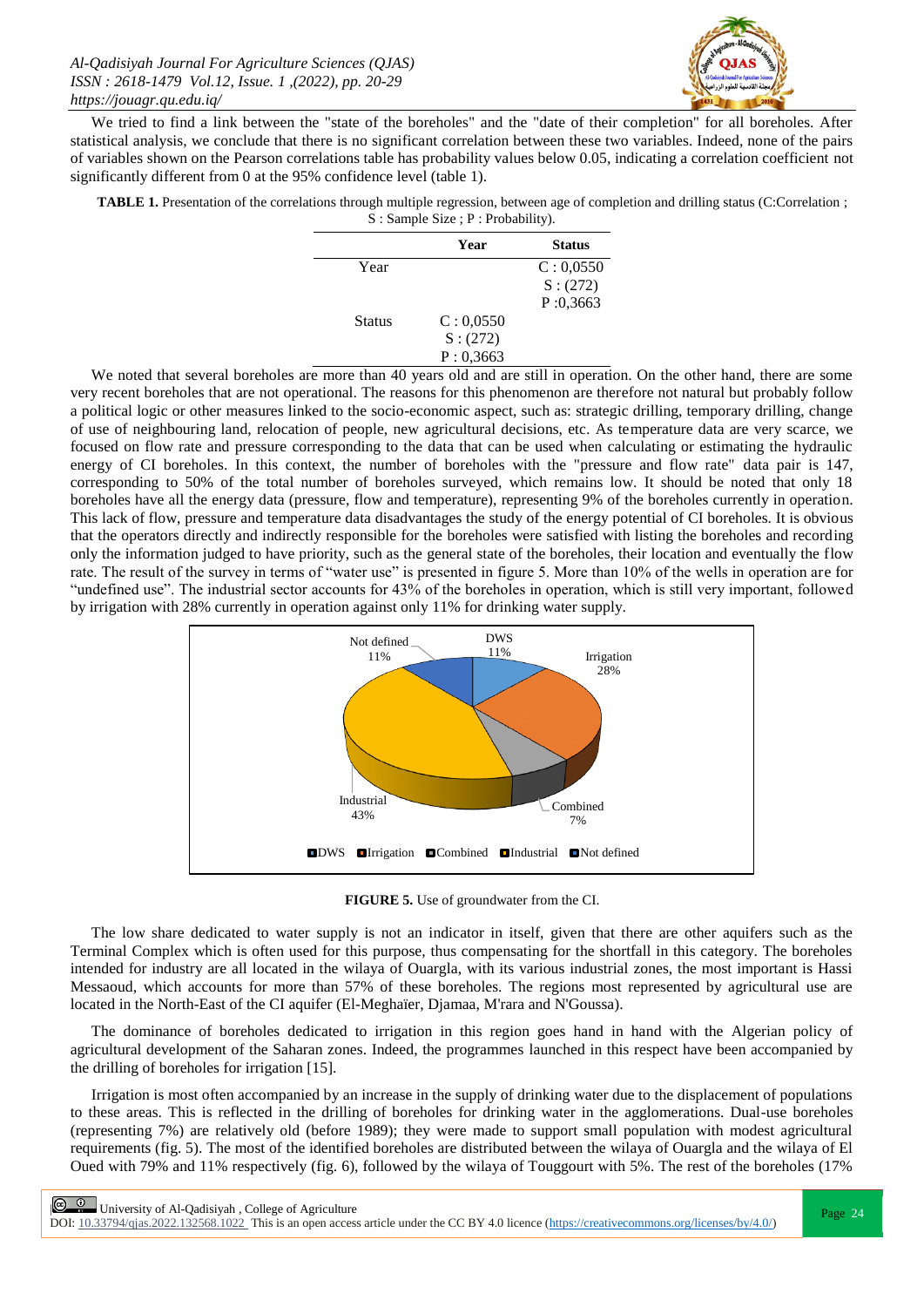

of the total number of identified boreholes) are distributed among several other wilayas. Ghardaïa is represented in this survey by only 7 boreholes. This amount does not represent the reality at all, as the region of El Goléa (El Menia) is supposed to be well endowed with boreholes intended for irrigation according to the development plan of the Ministry of Agriculture, Rural Development and Fishing in collaboration with the national banks (ETTAHADDI and IMTYAZ agricultural credit granting formulas). The data on these boreholes will probably be classified in a future inventory.



**FIGURE 6.** Distribution of boreholes by Wilaya.

Almost half of the boreholes in the wilaya of Ouargla (47%) are located in the commune of Hassi Messaoud and are mostly intended for use outside the agricultural sector. This is due to the industrial nature of the region, which is mainly used for hydrocarbons. The region of Djamaa is represented by 47% of the boreholes identified in the wilaya of El Oued. The vocation of the region is expressed by the number of boreholes intended for agricultural use, representing 60% of the boreholes in the locality. The rest of the boreholes are intended for drinking water supply.

It should be noted that the region of Oued Righ, an agricultural region located between the wilaya of El Oued and the wilaya of Touggourt, has 78% of the boreholes of the 2 wilayas. This is not negligible, as the region has benefited from agricultural re-launch projects in the 2000's [27-29]. The analysis of the "date of commissioning of boreholes" is important, as it mainly tells us about the longevity of artesianism. The boreholes drilled for each date class, from 1951 to 2010 is presented under the fig. 7. It should be noted that 23 boreholes have an unknown date of completion.

The period from 1951 until 1960, before Algeria's independence, present a clear increase in the number of boreholes, coinciding with the period of awareness of the immensity of the Continental Intercalary aquifer [30]. The period from 1971 to 2000 is characterised by a clear improvement in the realisation of boreholes, which is mostly explained by Algeria's intention to launch the agricultural sector in arid zones [31-33].



**FIGURE 7.** Distribution of boreholes surveyed by date of commissioning.

This period (1971-1990), coinciding with the agrarian revolution and the nationalisation of hydrocarbons and their exploitation [34-36], and the one that followed (1991-2000) influenced the exploitation of the CI. Indeed, 41% of these boreholes are intended for the hydrocarbon industry, while irrigation and water supply share 59% of the boreholes, without taking into account the boreholes with unknown year of completion. This can certainly be explained by the expansion of urban areas in the South of Algeria [37]. As a consequence of the rising waters problems in the wilaya of El Oued [38-40], we believe that the State has significantly decreased the number of boreholes in the region to a number of 11 boreholes drilled in

 $\circled{e}$  University of Al-Qadisiyah, College of Agriculture<br>  $\circled{e}$  University of Al-Qadisiyah, College of Agriculture DOI:  $10.33794/q$ jas.2022.132568.1022 This is an open access article under the CC BY 4.0 licence (https://creativecommons.org/licenses/by/4.0/)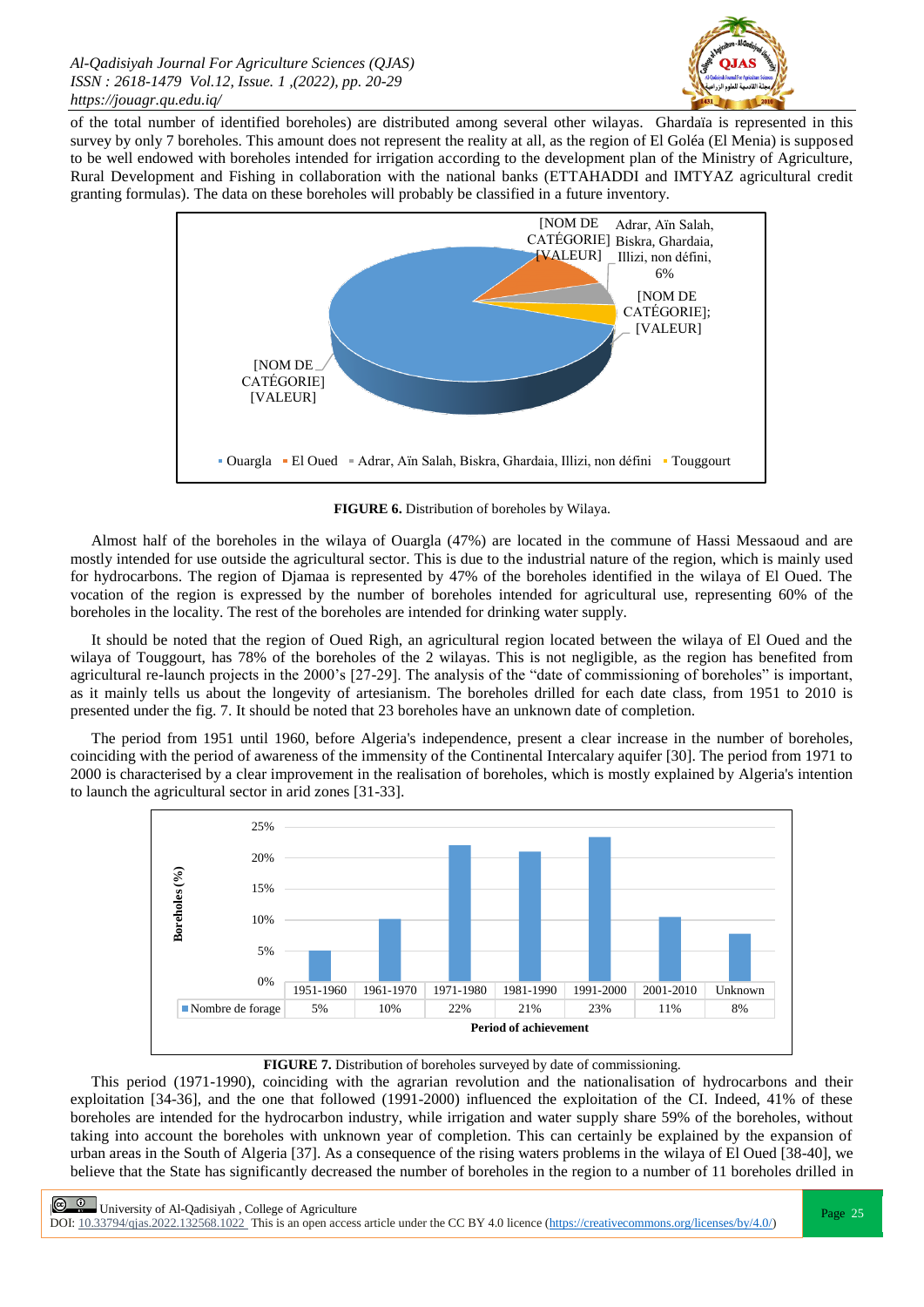

10 years (period 2000-2010). However, this figure remains modest and can be completed by boreholes with unknown completion dates, as we found a record of 09 boreholes completed between 2004 and 2008 according to a consortium of drilling companies. A comparison between the number of boreholes currently in operation and all the boreholes drilled in the same periods is presented on fig. 8.



**FIGURE 8.** Comparison between the number of boreholes currently in operation and all boreholes drilled for the same periods. There has been more efficiency in the implementation and management of boreholes since 1990; there are fewer nonfunctional boreholes [41-44]. On the other hand, we note that an average of 50% of the boreholes recorded over the period from 1970 to 1990 are currently non-functional.The evolution of the average number of boreholes operated per year for each year class is presented under fig. 9. It clearly shows the progressive evolution from 3 boreholes per year to 7 boreholes per year for the period between 1961 and 1980. Then, the balance during the period 1980 to 2000 with an average of 7 drillings per year.



**FIGURE 9.** Evolution of the annual average number of drillings per year class.

The last period shown in figure 9 marks a turning point in the management of boreholes in the CI. Indeed, after the creation of a consultation entity (Observatoire du Sahara et du Sahel) between the countries sharing the Continental Intercalary aquifer, the number of boreholes was reduced in order to preserve the water of this aquifer [45].

The CI groundwater is coveted for its artesianism. The analysis of the period of operation of the boreholes is very important, as it tells us mainly about the longevity of this artesianism. Indeed, from fig. 10, we can see that several boreholes are still in "artesian" operation, and this since 1960 to date. In the period from 1991 to 2000, we note that 40% of the boreholes currently in operation have flow and pressure data. This period has seen an increase in awareness of energy-related

**Page 26**<br>Page 26 | University of Al-Qadisiyah, College of Agriculture<br>Page 26 | Page 26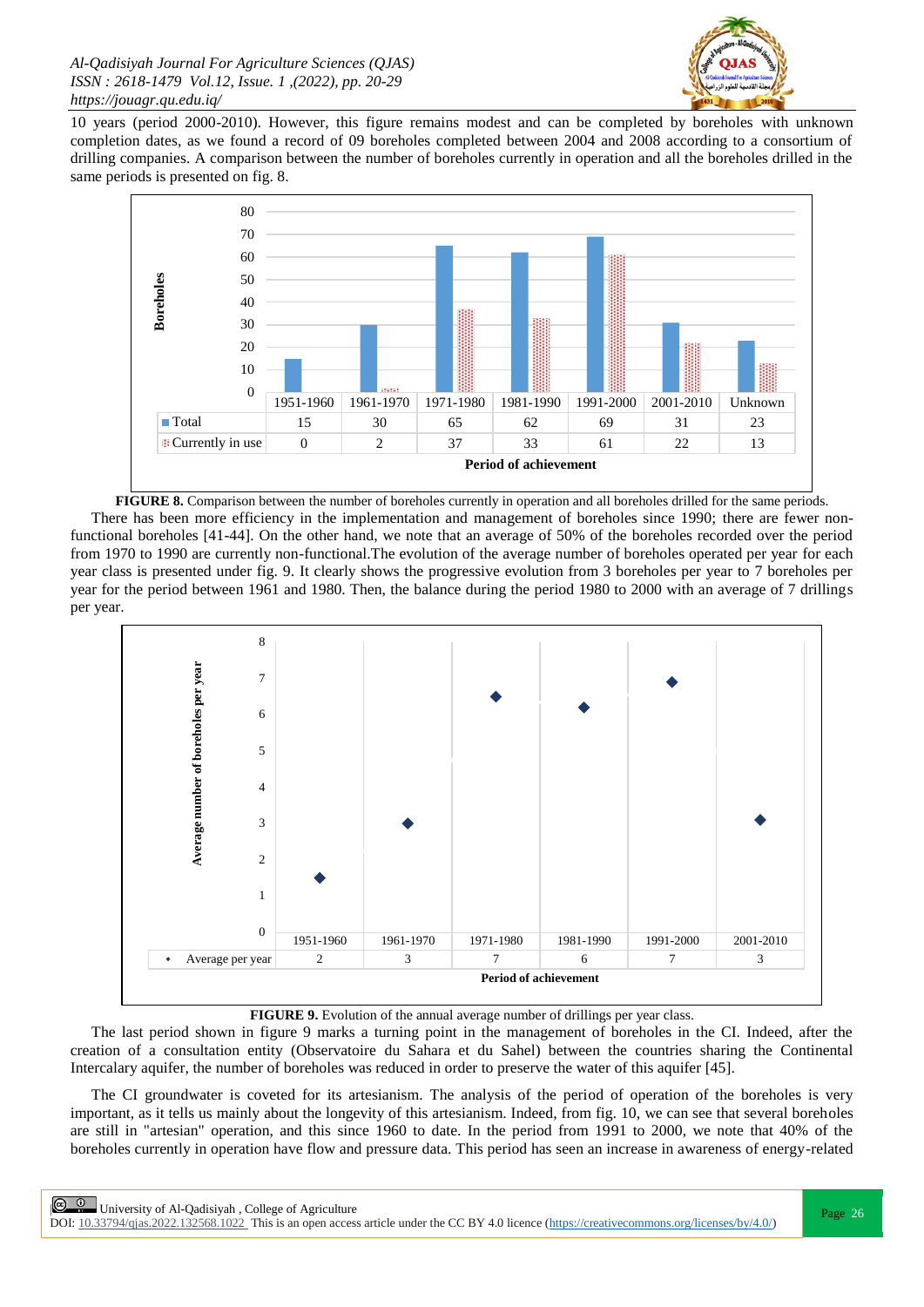

data collection in the field. We believe that agricultural support and promotion programmes have done much to promote this kind of approach.



**FIGURE 10.** Distribution of boreholes currently in operation with "flow and pressure" data by period of completion. The data related to the "energy" aspect of the Continental Intercalary boreholes currently in operation, together with the energy potential calculated using the formula presented in the methodology, have been synthesised and are presented in fig. 11. This figure allows us to clearly visualise the energy potential by categorising the boreholes. The cumulative hydropower of all the boreholes exceeds 19MW which is lost every second, throughout the year, as it is not exploited. The calculation of the not exploited energy from all the Albian boreholes during a year, brings us to more than 168.9 GWh per year, corresponding to more than 14520 toe. The production of the hydropower in Algeria represented only 389.4 GWh of the 28950 GWh produced by the national electricity office. Most of the electricity production in 2014, i.e. 18,723 GWh, was generated by thermal generator using gas-fired. The maximum energy potential is reached by a borehole in the region of Hassi Ben Abdallah, wilaya of Ouargla, with almost 1.3 MW, which accounts alone for 7% of the cumulative energy potential of all the boreholes currently in operation with "flow-pressure" data. We noticed that 6% of the boreholes have a potential of more than 500kW, accounting for 30% of the cumulative energy potential. These boreholes are mostly located (75%) in the wilaya of El Oued (Oued Righ region) and are intended for irrigation. This places the Oued Righ region at the top of the list of sites with significant exploitable energy potential.



**FIGURE 11.** CI boreholes currently in operation by hydraulic capacity category.

Other boreholes, which are 68 and representing 51% of these boreholes, have a very satisfactory energy potential, varying between 100kW and 460kW. These boreholes, with their well-developed potential, can meet the needs of neighbouring farms, local homes and almost the entire region if a serious and well-studied project is initiated to integrate a hydraulic energy conversion system into electrical energy.

The minimum power required on a borehole is the power needed to lower temperature of the water in that borehole. During our field visit, we took the electrical power of the motors running the fans on the cooling towers, which is around 30kW. The 43 boreholes with a hydropower of less than 30kW (representing 32%) can be considered uneconomic for individual projects. However, these boreholes remain interesting if there is the possibility of combining their capacity, which exceeds 480 kW together.

 $\frac{Q}{P}$  University of Al-Qadisiyah, College of Agriculture<br>  $\frac{Q}{P}$  = 27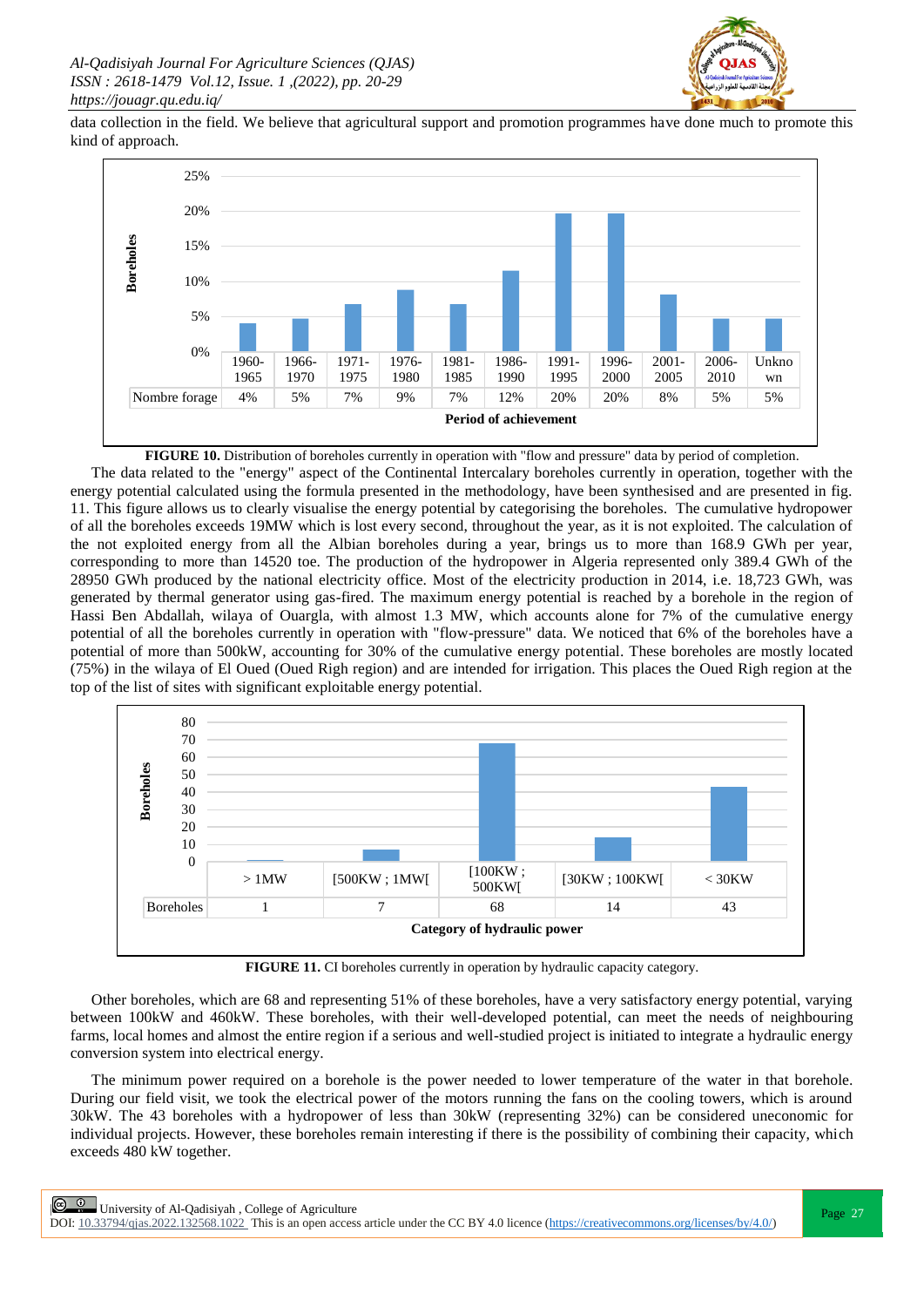

#### **CONCLUSION**

The water of the Continental Intercalary with "artesian" character makes it very coveted by the agricultural sector, which benefits from a water resource that can be immediately mobilised in sufficient quantity and without pumping. It is endowed with energy in the form of pressure and flow rate that reach very high values. Unfortunately, this energy is dissipated in nature without being used. The borehole itself as well as the neighbouring farms require electrical energy for their operation (cooling water for irrigation, air conditioning of livestock buildings, etc.). To meet their energy needs, farmers rely on the public electricity distribution network [15], whereas the energy potential of the water in the Albian aquifer can meet their needs, or even achieve self-sufficiency, by integrating a device for transforming hydraulic energy into electrical energy. The results of the field survey conducted carried out to quantify the energy potential of the Albian aquifer are summarised as follows:

We identified 295 boreholes with minimal data. However, we know that the number of boreholes is much higher, as a result of our repeated field trips. Unfortunately, we did not find any written record of their presence. From the documents collected from the relevant agencies, there are only 192 boreholes that are currently in operation. We notice the lack of information on the boreholes in the wilaya of Ghardaïa, particularly those in the region of El Ménéa (el-Goléa), which is known for its agricultural vocation.

- Of these 192 wells currently in operation, only 147 have "flow and pressure" data. "Temperature" data is only available for 10% of the wells currently in operation. We have no information justifying the non-availability of these data. Only 18 boreholes have all the energy data, representing 9% of the boreholes currently in operation. This lack of flow, pressure and temperature data reflects the neglect and disregard of the energy potential of Albian boreholes. Only 133 boreholes correspond to the criteria for the census of boreholes with energy-related data. Only these boreholes were included in the energy potential study.

There are boreholes with a very high potential, exceeding 1 MW of power, and others with an output of just 1 kW. The calculated theoretical capacity of all the boreholes combined is 19 MW, bringing the annual energy lost to 168 GWh per year, corresponding to over than 14520 toe.

It would be appropriate, in the future, to consider the development of this energy by the integration of hydropower plant. However, this integration must be considered by the initiation of a thorough study of integration of these devices, so as to have a good coverage of the potentialities of the drillings. To achieve this goal, the creation of an entity or company that can provide the service and manage the production is more than necessary.

From another point of view, the study provided a global vision on the potential of the region in terms of green energy for a green agriculture. Decision-makers can take advantage of this study for a better mobilisation of resources and their effective and efficient management. Neighbouring countries (Libya and Tunisia) having the CI can also account for their potential energy for a development of green agriculture.

#### **REFERENCES**

- [1] Birol, F. (2019). Key World Energy Statistics 2019. International Energy Agency (IEA).
- [2] Dudley, B. (2018). BP statistical review of world energy. BP Statistical Review, London, UK, accessed Aug, 6, 00116.
- [3] Hamiche, A. M., Stambouli, A. B., & Flazi, S. (2015). A review on the water and energy sectors in Algeria: Current forecasts.
- [4] Bachir, H., Semar, A. & Mazari, A. (2016) Statistical and geostatistical analysis related to geographical parameters for spatial and temporal representation of rainfall in semi-arid environments: the case of Algeria. Arab J Geosci 9, 486. https://doi.org/10.1007/s12517-016-2505-8
- [5] Bachir, H., Kezouh, S., Ait-oubelli, M., Semar, A., Smadhi, D., Ouamer-ali, K. (2021). Improvement of Interpolation Using Information From Rainfall Stations and Comparison of Hydroclimate Changes (1913-1938)/(1986-2016). Al-Qadisiyah Journal For Agriculture Sciences, 11, 1, 2021, 54-67. doi: 10.33794/qjas.2021.129350.1002
- [6] Smadhi, D., Zella, L., Bachir, H. (2017) Droughts in semi-arid cereal regions of Algeria. Journal of Applied and Fundamental Sciences 04/2017; 09(02):1063-1073., DOI:10.4314/jfas.v9i2.29
- [7] Ferhat Y. (2014). Algérie Le gouvernement renonce aux centrales hydroélectriques. Article journal en ligne « Maghreb Emergent ». Article du 09/07/2014.
- [8] Bastien, D. (2011). Guide d'évaluation environnementale d'un projet de petite centrale hydroélectrique dans les pays en développement. Université de Sherbrooke.
- [9] Margat, J. (2008). Exploitations et utilisations des eaux souterraines dans le monde. Coédition : UNESCO et BRGM, 52p.
- [10] Zahia, P. B. (2015). Contribution à l'étude de quelques réservoirs géothermiques en Algérie (Doctoral dissertation, Université des Sciences et de la Technologie Houari Boumediene).
- [11] Kedaid, F. Z. (2006). Développement de la base de données géothermique de l'Algérie par un système d'information géographique. Revue des énergies renouvelables, 9(4), 253-258.
- [12] Hadjlat M.M., & Ait O. (2018). Cartographie et caractérisation des ressources géothermiques de l'Algérie. Rеvuе des Energies Renouvelables, 21(1), 54-61.

 $\boxed{\odot}$   $\odot$  University of Al-Qadisiyah, College of Agriculture<br>  $\boxed{\qquad}$  Page 28